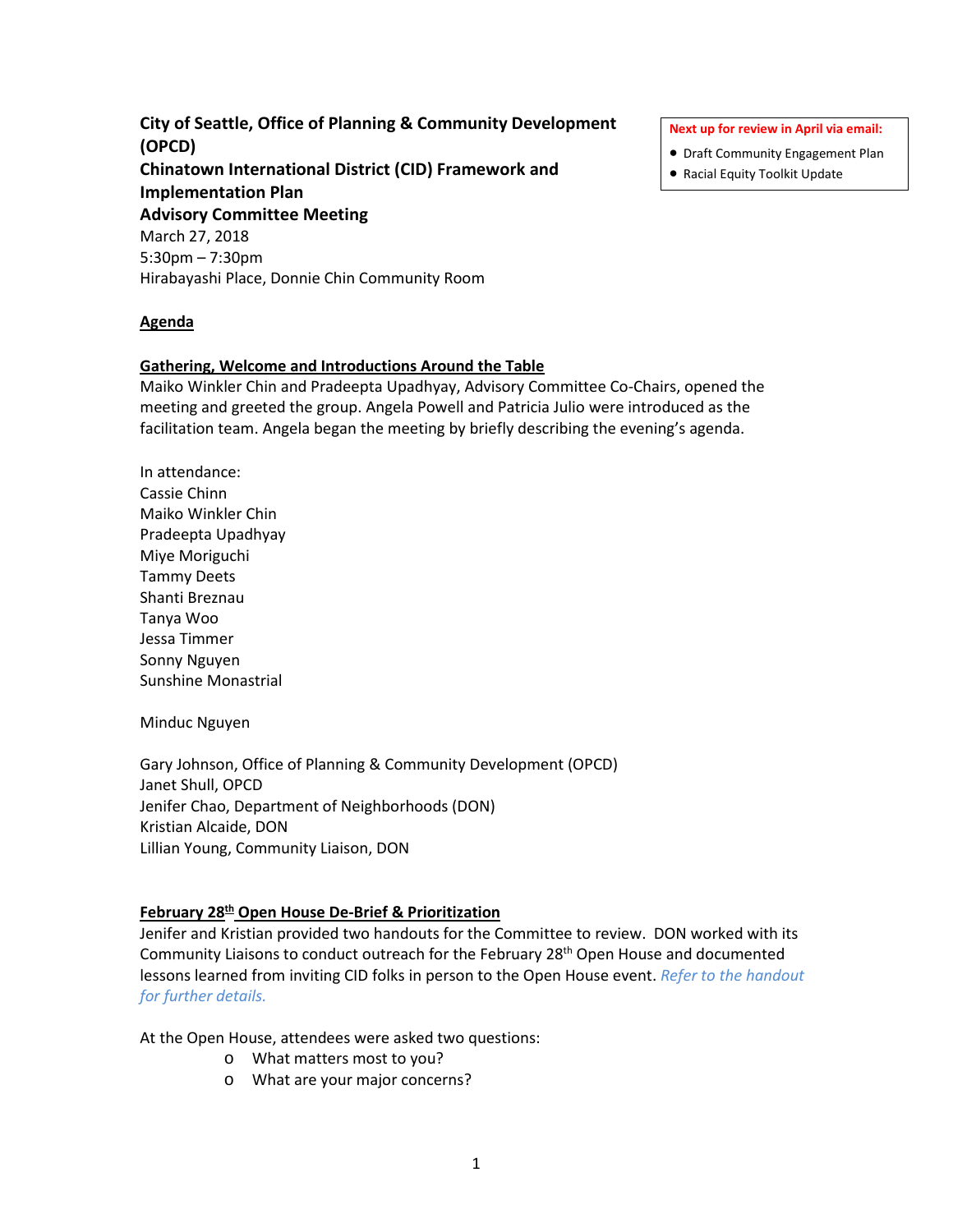The 2nd handout from DON documented the answers from the attendees. *Refer to the handout for further details.* Angela then asked the Committee to get into small groups to identify the top 3 pieces of information that needed to be tracked and prioritized by the Committee. The following is a list of the Committee's priorities based on the Open House feedback:

# **Neighborhood development**

- Need for succinct and streamlined information on development projects in the neighborhood. There is an overwhelming amount of development activity and information on various projects can be confusing.
	- $\triangleright$  Action: The community needs 1 place to go to get information on development projects from the city and developers (not necessarily through the internet only).

# **Education**

- Educating community on what's happening is a critical component. Not everyone is on the same page. Access to the appropriate level of information is key to make informed choices.
	- $\triangleright$  Action: Look at listening sessions or community dialogues as possible venues. When folks have reached a place where they can make informed decisions, we should then begin to conduct outreach.

## **Public safety & development**

- Public safety is a significant priority, especially as it relates to development activity. The term "balanced development" was a theme that kept popping up. The Committee interpreted this to mean that people want affordable housing and market rate housing. They want small business retention and new spaces for new small businesses.
	- $\triangleright$  Action: The larger question then becomes for the Committee how do you keep track of balance when you don't want to tip too far in one direction

# **Attendance & accountability**

- We know that there is no "perfect" time of day for all community members to attend, especially for small business owners, but we need to get better in continuity of outreach and organize events such that people can get access to resources that have direct application to them.
	- $\triangleright$  Action: Have 5 simple questions to ask CID folks (in-person survey, not a paper survey) vs. doing outreach to come to an Open House event.
	- $\triangleright$  Action: What is the appropriate venue for the Committee to use to respond to community feedback gathered at the Open House? It cannot just be using the OPCD website. OPCD and the Committee will need to think about this further.

The next Open House is tentatively scheduled for June 2018.

### **City Budget Process Discussion**

Gary Johnson, OPCD, led a presentation of the city budget process at the request of the Committee. Gary distributed 2 handouts to illustrate the budget process. *Refer to these for further details to learn about the city budget process.* The purpose of the presentation was to:

• Provide the Committee with a better grasp of the timing for opportunities for implementation.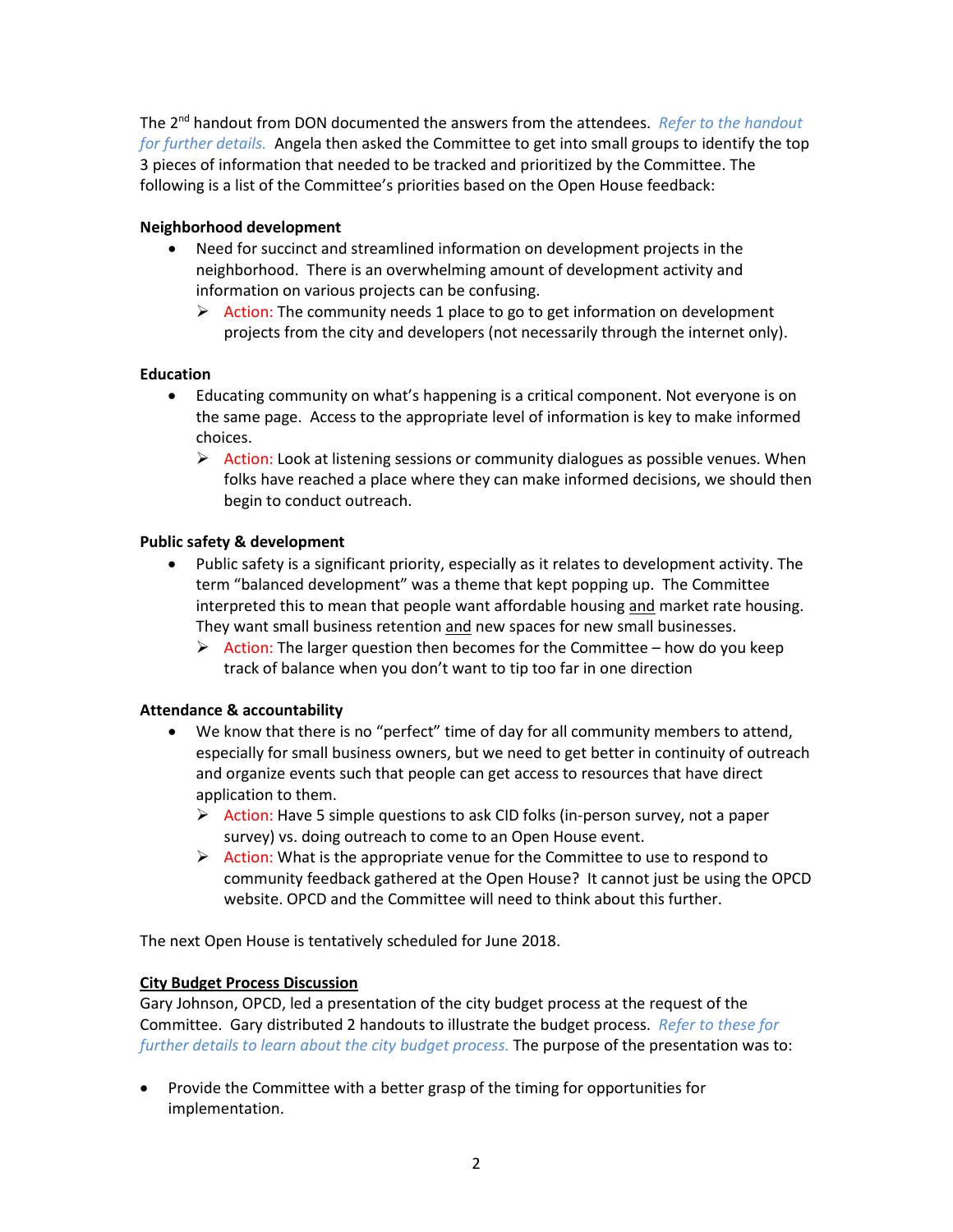• The overarching concern is that at the end of this planning process, a list of recommendations will be developed in the latter half of 2018 and there seems to be a mismatch in the timing for getting some of those final recommendations in the queue for consideration in the 2019/2020 biennial budget process.

In summary, here's what we know:

Possibilities for implementation –

- OPCD needs some/all recommendations by this June for review and consideration in the Mayor's portion of the city budget process. If the Committee cannot meet this deadline, there may be a possibility to submit recommendations in the supplemental budget process in 3<sup>rd</sup> quarter 2018 or 2<sup>nd</sup> quarter 2019.
- The supplemental budget range is typically \$50K \$100K.
- Recommendations can also include requests for dedicated staff time or policy changes, in addition to funding.
- Cost analyses can be conducted quickly by the city, especially with SDOT or public realm type projects.
- A united community front on a set of CID recommendations is critical, particularly in the 4th quarter 2018 when City Council concludes its review of the proposed Mayor's budget and finalizes and approves the 2019/2020 biennial.
- It would also be wise for the Committee to highlight opportunities to leverage funding for implementation, for example, approaching Historic South Downtown to help fund public realm projects.

Potential asks by workgroup –

- Capital Projects Workgroup we are assuming that there is no budget ask, rather the primary recommendation will be focused on city-neighborhood coordination efforts.
- ISRD Workgroup the final product for this workgroup will be a set of updated guidelines and proposed code changes in design. A budget ask may not be involved.
- Charles Street Workgroup. This is a different animal requiring a multi-million dollar capital ask that will most likely be phased over multiple city budget cycles. A "Phase 1" type budget ask may be possible this year, depending on the recommended action(s).
- Public Realm Workgroup we are anticipating there could be several budget asks from this workgroup related to public safety, parks, and lighting projects.
- Community stabilization workgroup in looking at the city's feasibility of funding some of these projects, commercial projects cannot be directly funded by the city, unfortunately. As such, an ask to support efforts for commercial affordability may come in the form of dedicated staff time to seek outside sources of funding to support these efforts.

### **Community Engagement: Roles & Structure**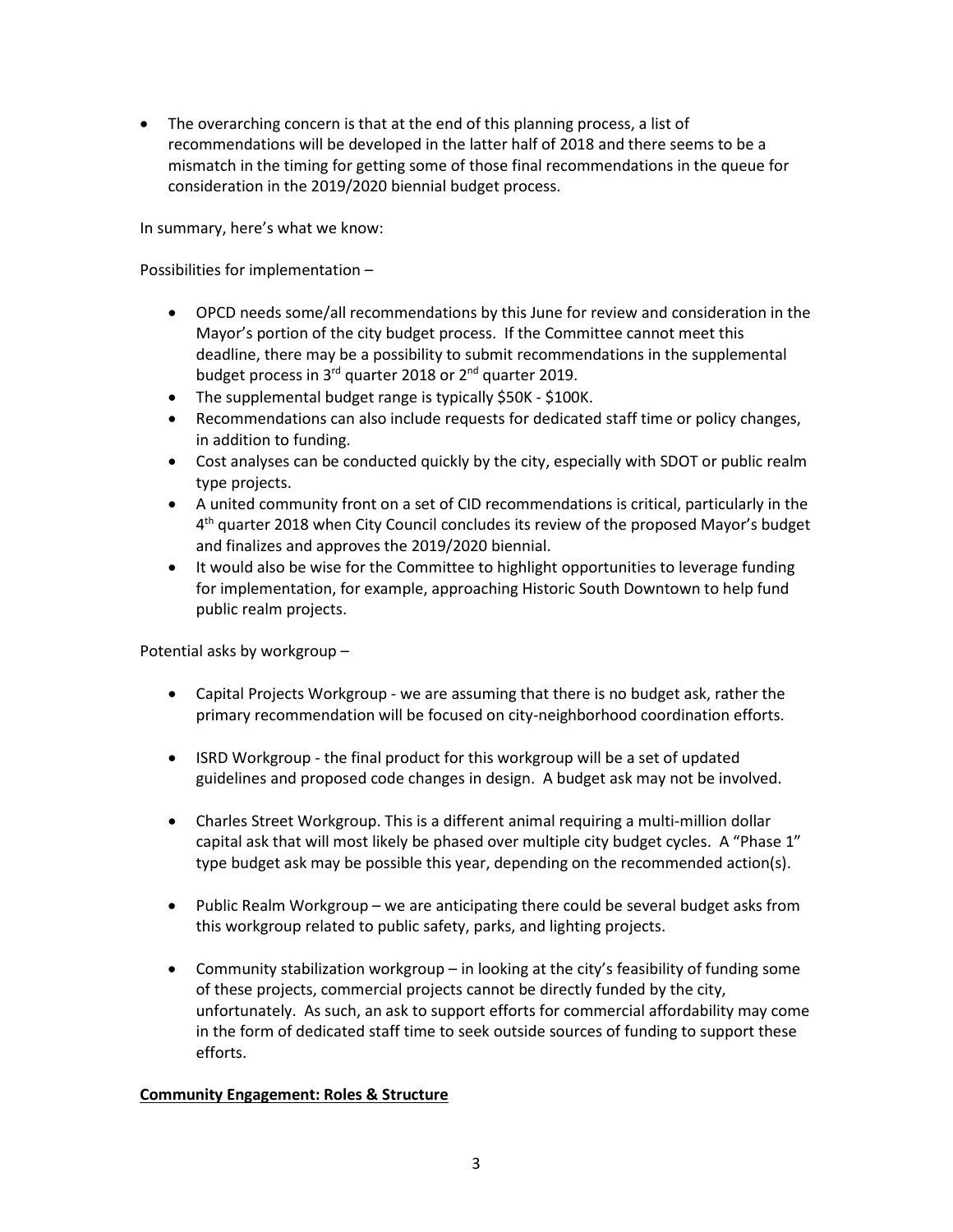Jenifer, DON, will be meeting with workgroups in the month of April to get input on specific activities which will be carried out in the draft Community Engagement Plan. She then provided the Committee with a handout that illustrates the relationship between the city, DON, OPCD and Community Liaisons. *Refer to the handout for details.* 

DON highlighted that the city has resources, but so does the community. Which pieces need to be led by the city? Which pieces need to be led by the community? Where will DON take the lead? Where will a community-based organization take the lead? These need to be figured out by DON with the input of the workgroups in April.

In summary, the city has resources to use for community engagement and wants to partner with each workgroup to identify how to best utilize those resources given their knowledge of the community and best practices in the CID.

## **Workgroup Reports**

Patty facilitated a brief discussion among the workgroups asking Committee members from each workgroup to gather together to respond to two questions:

- o Are there any questions that you want to pose to the Advisory Committee to discuss now?
- o What do you need next month from the Advisory Committee?

## **ISRD Workgroup**

Question: Generally speaking, what should low/mid/high-rise buildings look like in the CID? The workgroup is requesting examples/prototypes from the city to review.

### **Charles Street Workgroup**

Question: There are 4 options that are being proposed for the consultant as the scope of work to review for re-development. The first option is for the Dearborn street view/frontage and streetscape design. The next 3 options cover larger square footages of the Charles Street parcel, leading up to option 4 – the entire parcel. The question is, should the city task the consultant to review the first option? Maiko proposed that the Committee vote on this.

 $\triangleright$  Committee vote: Committee members voted on removing option 1 from the consultant scope of work.

# **Capital Projects Coordination Workgroup**

Comment: The list of projects is too overwhelming to the point of not being useful. The group is trying to puzzle this through and will come back to the Committee to share its recommended approach to addressing coordination needs among the projects.

### **Community Stabilization & Public Realm Workgroups**

Comment: There will be some cross-pollination of this workgroup, ISRD and Public Realm in April.

### **Community Announcements & Closure**

• Janet Shull announced that there is an OPCD Summer Intern position available for graduate students in urban planning, public policy or similar degree programs. This role will support CID planning work by assisting in the creation of background materials,